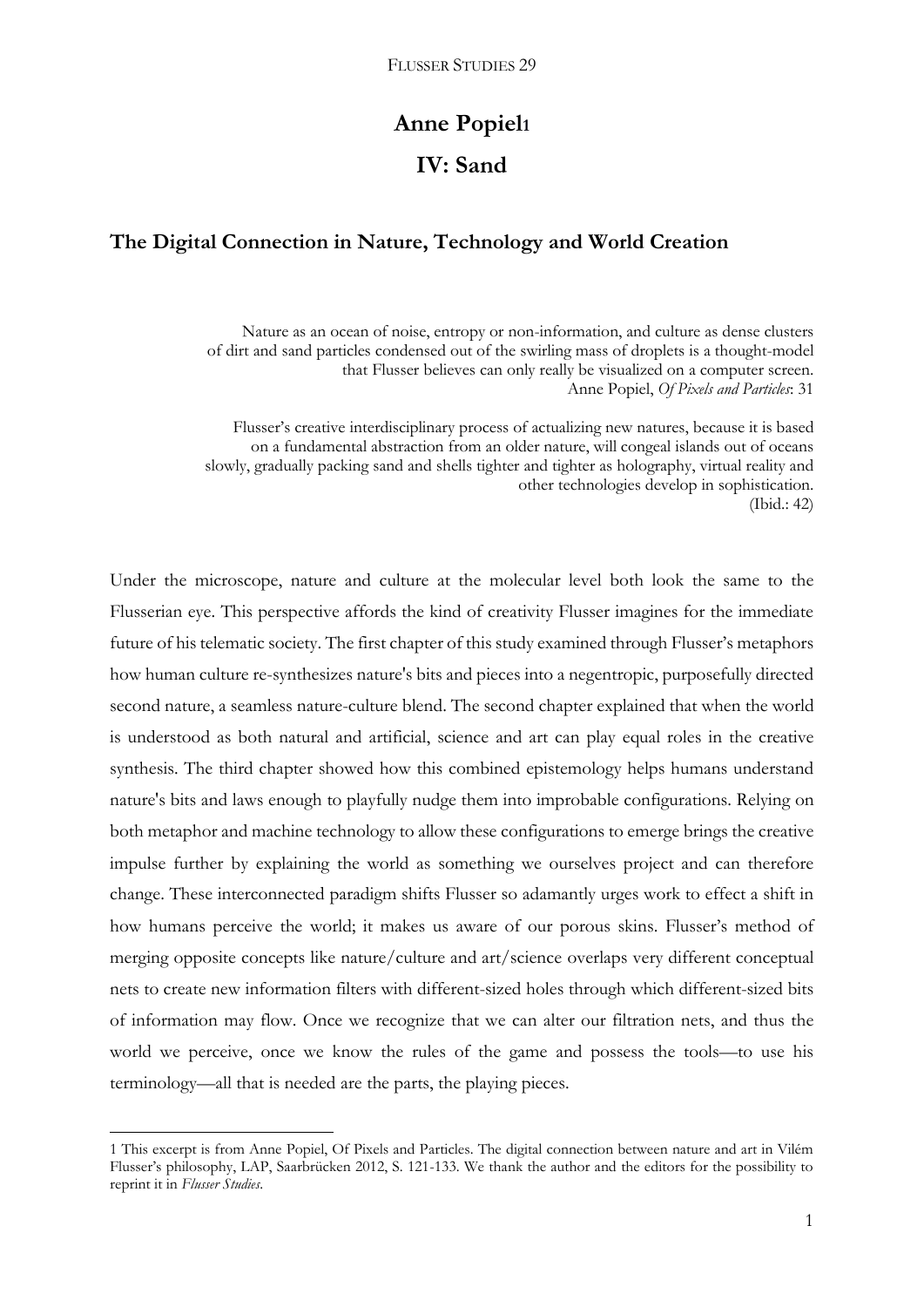This final chapter examines closely the last stages of Flusser's media philosophy from the late 1980s and early 1990s as it breaks down humans' entire second nature into its tiniest parts to reveal aspects of a digital structure in what are often considered non-digital phenomena. Seeing the same digital structure in nature as in computers means for Flusser that humans can digitally manipulate and even re-create substances and life forms of natural origin in fulfillment of human cultural desires and requirements. The digital connection Flusser finds between computer technology and nature can be problematic if it alienates or deceives human beings, he warns, or reduces living things to random piles of isolated cells and genes, but he emphasizes rather that the relationships between particles are the real meaning and substance of life. New patterns, objects and even life forms can be created by manipulating pixels, cells and genes as part of an interconnected whole, a system out of which unpredictable novelty can emerge through the interaction of chaos and machines. Understanding the world as digital allows humans to recreate it with their digital technology not against, but in cooperation with nature's laws. An examination of Flusser's understanding of digitality in nature and its connection to digital technology will be supported by additional theoretical approaches to the digital in nature and ultimately applied to concrete examples of artistic practices Flusser could only imagine. This analysis, then, will serve not only to further explain and support the preceding sections of this study, but also to draw out future directions for human creativity inherent to Flusser's metaphorical media philosophy.

### **Flusser's Digital Nature**

At the most basic level, Flusser views natural and cultural phenomena alike as clusters of particles that can be broken apart and rearranged into other relational configurations. As explained in previous chapters, his metaphors describe the world as watery clouds of trembling plankton particles or grains of sand that congeal into islands and dissolve again in an entropic cycle of random, temporary information creation, a process humans want to harness to purposefully play chance against chance to conquer entropic death. Many of his metaphors treated earlier in this study can be overlapped to focus on the same referent, the world as tiny specks full of creative potential for human beings. Flusser's call for art to take us back through the un-naming process to the pre-conceptual or pre-filtered wordless soup from chapter three parallels his call for a conscious return to the bubbling broth of unrealized possibilities with the creative *Schöpflöffel* from chapter one. Seeing the world's particulate nature, Flusser sees not objects but objects that could be: the borders between objects dissolve and the eye might easily arrange the particles into other configurations. Zooming in this close on reality makes reality not disappear, Flusser would say, but a little less real, to the point where other realities would be equally possible.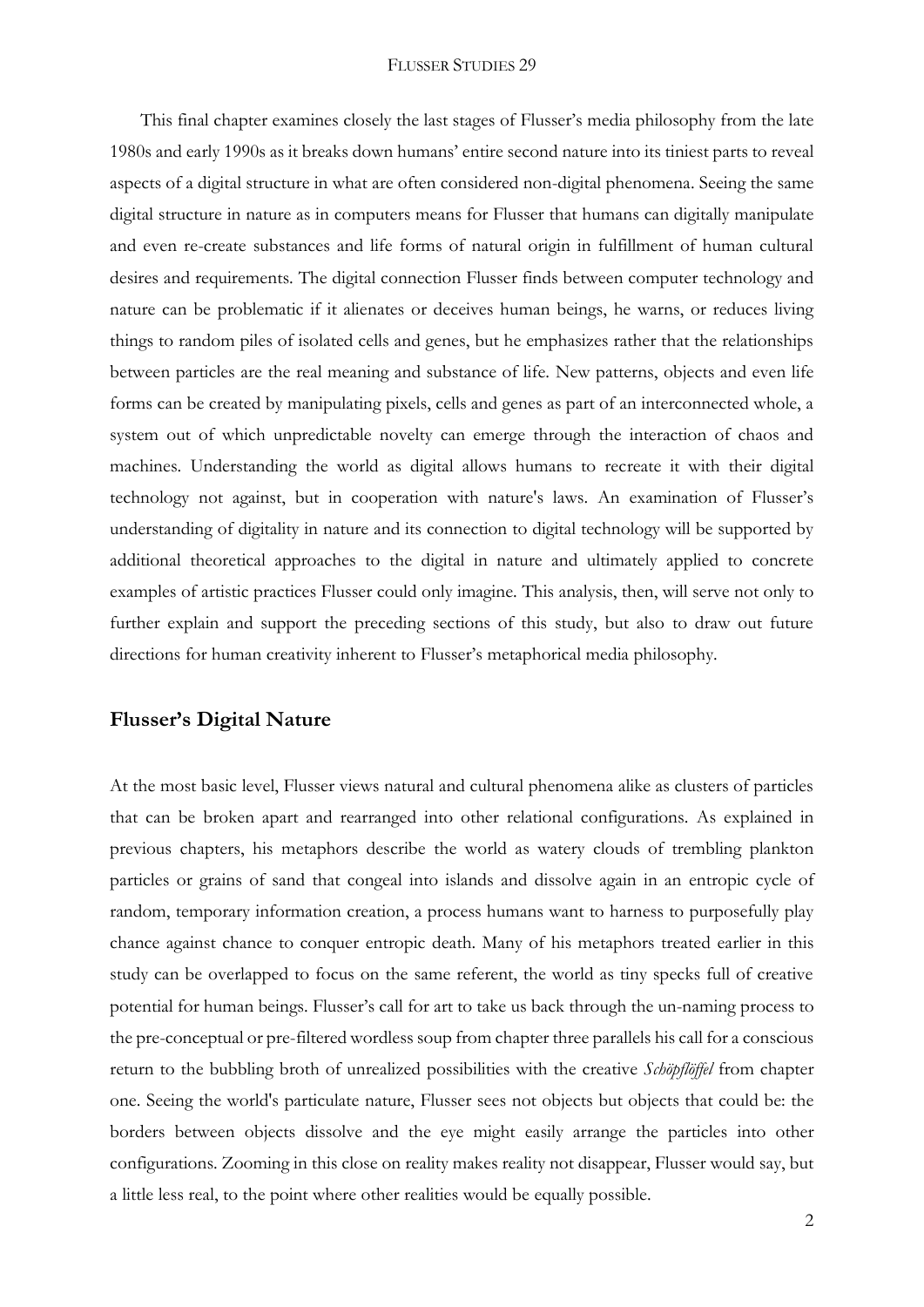Seeing this particle mass is all a function of human rationality, which according to Flusser's etymological analysis stems from the ability to cut things up into rations ("Das Ende" 53). After scientific reason divided objects into atoms and individuals, "([o]ne often forgets that 'individual' and 'atom' are synonyms)," it later proved itself even more cunning/cutting (*schneidiger*): the division went on indefinitely, atoms turned into neutrinos and quarks, individuals into actomes and decidemes, and in the end they all started to lose their reality ("Das Ende" 53, my translation). In this way, Flusser wants to see the whole world as a mixed-up cloud of indistinguishable animalvegetable-mineral particles. Of utmost importance here is not to stop after this dissection into the unreal subjunctive cloud of isolated particles and lose one's orientation in an absurd *Bodenlosigkeit*, but to reassemble them (or prompt them to reassemble themselves) into a networked ecosystem through a combination of art, technology and nature's blind chance. "Is a quark, that atomic particle, not something like an equation? And is an actome, that particle of an individual behavior, not an objective movement if I have fed it into a robot? In this particle swarm, atoms and individuals, objects and subjects blur together; subatomic processes turn out to be dependent on individual observation; and machines begin, when fed with decidemes, to play chess, to decide. In this way, by means of the long detour through science, reason hits upon what words have always already known: subject and object are relative concepts, atoms and individuals are fictions, and real is the relation, the circumstance, the subject-object-interlinkage. ("Das Ende" 53, my translation)

Here are the nuts and bolts behind his theories of intersubjective relational fields and immaterial information exchange presented previously: it all comes down to the relations between the tiniest particles, their abstract, calculable nature. The calculi are the playing pieces in this game of second nature—what can calculate can create.

Even before our powers of abstraction and rationality, perceiving the world in particle form is for Flusser always also a function of the physical human body. Flusser's microscope examines the human brain and sensory organs as conglomerations of digitally distinct calculi all working in the function of calculation—information that processes information, natural beings creating culture naturally, digitally. Because the sensory nervous system "receives point-like jolts," that is, "digitally coded stimuli" or "information," perceiving an object as real just means that the central nervous system has sufficiently "computed" or "processed" the incoming information bits ("Das Ende" 53, my translation). "[T]hanks in part to electromagnetic and chemical methods already understood," Flusser writes of the central nervous system—not of a machine— "these stimuli, this information is processed in the system in order to form heterogeneous complexes, something like perceptions, sensations, feelings or thoughts" ("Das Ende" 53, my translation). Furthermore, the central nervous system itself Flusser reduces to a swarm of point elements which receives and computes the similarly-shaped point elements of internal and external stimuli. As both sides of the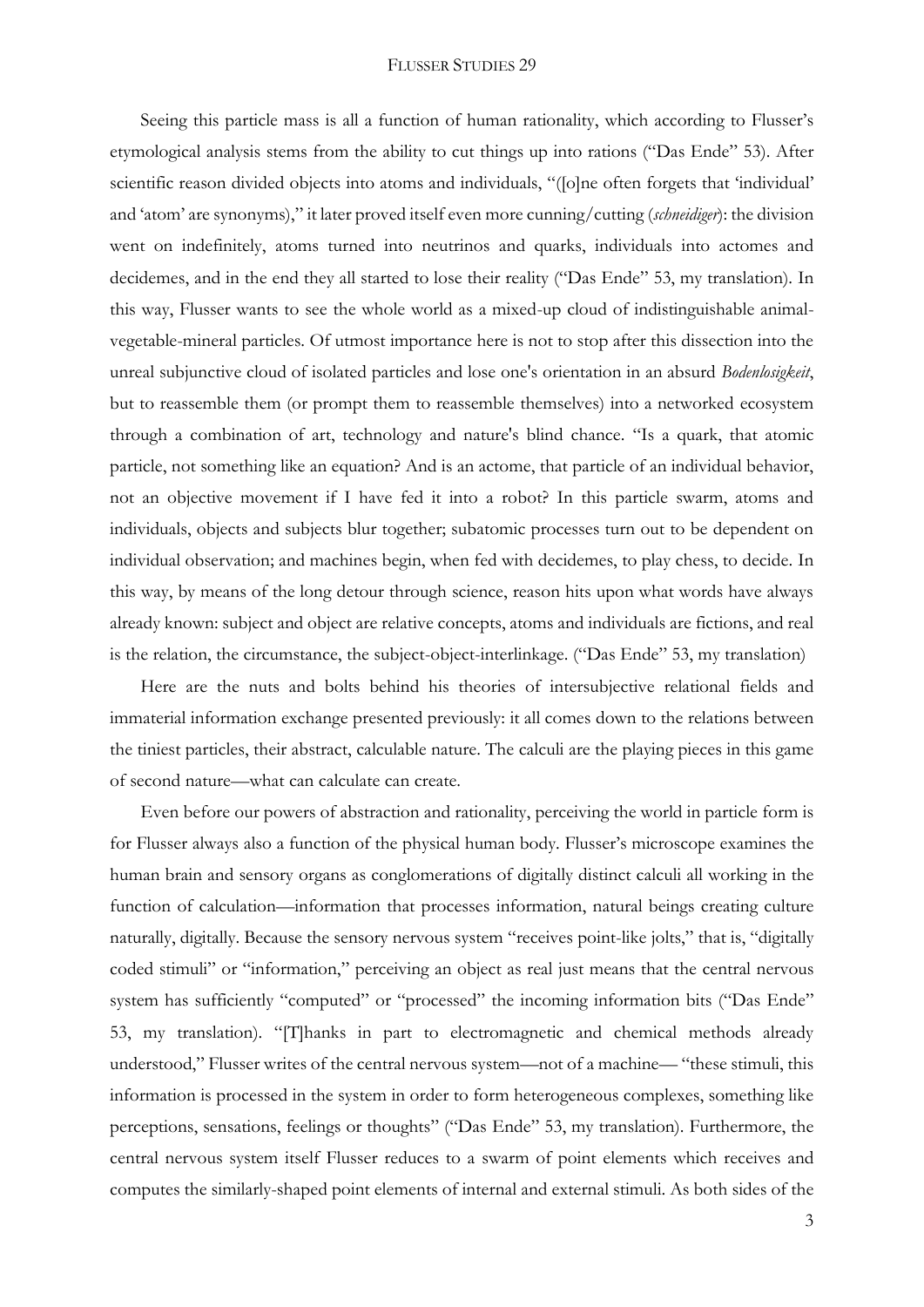subject-object relation are of the same stuff, Flusser would say, perception has really to do with an overlapping of multiple fields of possibilities, to use his term—now more real, now less real: dreams differ from waking life only in that they are more poorly processed by the central nervous system.

As bodies and environmental stimuli blur into one and the same "foaming" ocean of possibilities, subjects and objects are only real to varying degrees, Flusser writes. Everything, including humans, is so saturated with this ocean that from up close we are all made of water: "This ocean of possibilities in which we swim saturates us. (Like deep-sea organisms, which upon closer analysis indeed turn out to be just specialized seawater.) That which we call "self" is *one* among the waves of the ocean of possibilities. The waves crash and foam up, because each is filled with the urge to become ever more probable, to press ever closer to this limit value that we call "reality." This urging and foaming of the waves, this push toward reality of possibilities is called "future" ("Das Ende" 53, my translation, italics in original).

Again the creatures of the deep come to our aid in observing our own kind, here the human subject is a "floating island" in the ocean of possibilities that grows more real the more "waves from the future" break upon our shores ("Das Ende" 54). Neither self nor world ever reach reality's hazy horizon, remaining only temporary constellations of points, "extrapolations" from the undulating ocean of possibilities, "corpses that were fished from the raging of virtualities" ("Das Ende" 54). Because bodies and minds are no longer Whats, but rather Hows—not things, but processes by which "virtualities," potentialities, are realized—technology need not focus on changing things in the world, Flusser insists, but can instead create whole other "real" worlds like Aphrodite out of foam.

At Flusser's moment in human history, the realness continuum and the turbulent waves of the possible must be digitized in order to be manipulated. Writing just at the end of his life, in the last decade of the 20<sup>th</sup> century, Flusser already sees technology creating digitally, so that he writes that quality must be converted into quantity, and the world, Aphrodite's "beauty born of foam," must be recoded into numbers, blown apart to its tiny bubbles ("Das Ende" 54). Reality is a function of probability, Flusser explains, something that can indeed be quantified. The more improbable something is, the more information it contains, the less entropy is present, and the closer together the molecules are located—for, as Flusser defines it, "'real' is a function of the density of distribution of virtualities," a function of the relative distance between atoms, molecules, pixels or otherwise ("Das Ende" 54, my translation). When the stimuli are more densely distributed, or as Flusser says, better defined, they will be processed in the central nervous system as real, he explains, whereas a looser distribution will be registered as unreal. If a wooden table is perceived as more real than a hologram of the same table, Flusser writes, it is only because the technology of the holograph has defined the stimuli more poorly than the central nervous system can process it, a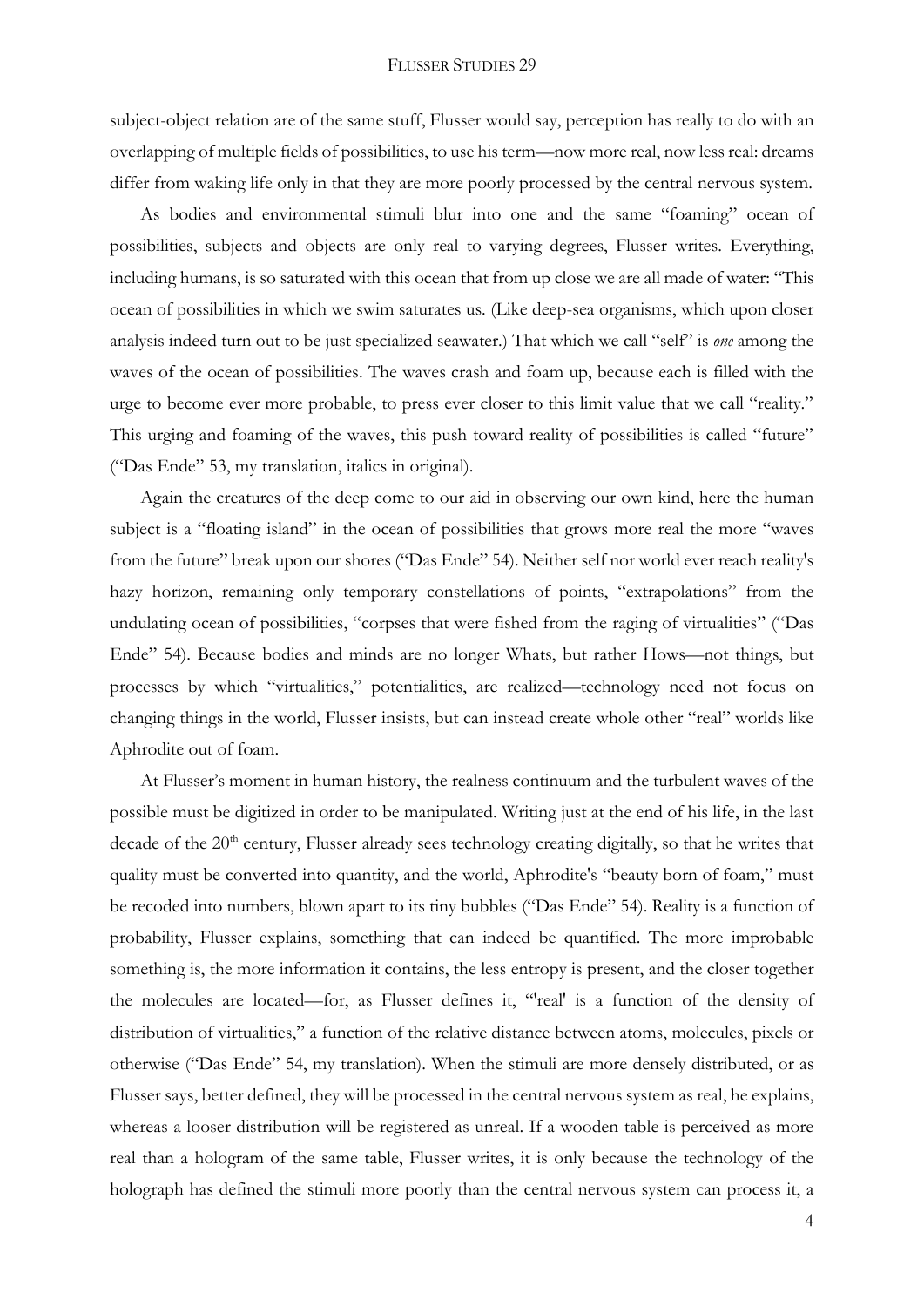circumstance that will change in the future. Flusser imagines a future in which "our central nervous system defines out of the possibilities a world that we perceive to be real, and other systems define other alternative worlds perceived to be just as real" ("Das Ende" 54, my translation). It is a question of quantity, of density of distribution and condensation, by which Flusser means to say it is a question of processing chance.

Flusser's project for humanity rests in part on what he sees as science's return to Democritean atomism, where all things are created by chance particle collisions. According to Flusser's customary etymological analysis, Democritus believed that "everything was a product of chance. By 'chance' (*Zufall*) he meant what the word says, namely the falling (*Zufallen*) of one particle into another. The particles falling parallel like raindrops divert slightly from their paths, fall into one another, and only thus are all things created" (Flusser, "Das Ende" 54, my translation). Further, the process by which humans and their central nervous systems arose is for Flusser too improbable to be explained by chance alone, although such explanations correspond to some of the most recent scientific theories on the origin of life and the universe. Linking chance with necessity, Flusser figures that all possibilities must necessarily come about when the universe operates according to the laws of chance—it is only a matter of time before all possible configurations of particles would randomly, and therefore necessarily, occur. All possible worlds, so Flusser, must necessarily emerge randomly from the ocean of possibilities over the course of a sufficiently long span of time. Contrary to negating all value in purposeful human creation, however, this formulation actually fundamentally supports Flusser's central emphasis on the importance of humans' artistic creative freedom. Understanding the science behind nature's ways, as far as it is possible, makes clear that intention is necessity inverted, that "'purpose' now means extraordinarily accelerated chance," purposefully skipping steps in nature's random sequence of particle collisions ("Das Ende" 55).

A direct consequence of humans' power to accelerate chance groupings of atoms and molecules is Flusser's belief that living organisms can therefore just as easily be created as nonliving objects by inverting nature's laws—that the course of genetic evolution can be manipulated in exactly this way with technology sufficiently advanced. Creative computation turns necessity into intention, the uninterrupted slow progression of random particle collisions into improbably accelerated chance. When biological evolution is a dice game, Flusser reasons, when the playing pieces are genes and all possible genotypes must necessarily and randomly arise, the evolutionary game "may be numberized, codified, and fed into computers" to be so processed that what would take billions of years may pass by in a number of hours ("Das Ende" 55). Previously unimaginable life forms should emerge from the ocean of possibilities with the slightest tweak of an algorithm and its expression in genes expressed in phenotypes. This, perhaps Flusser's most surprising, if not "somewhat Utopian" example, as he admits himself, should eventually contribute to whole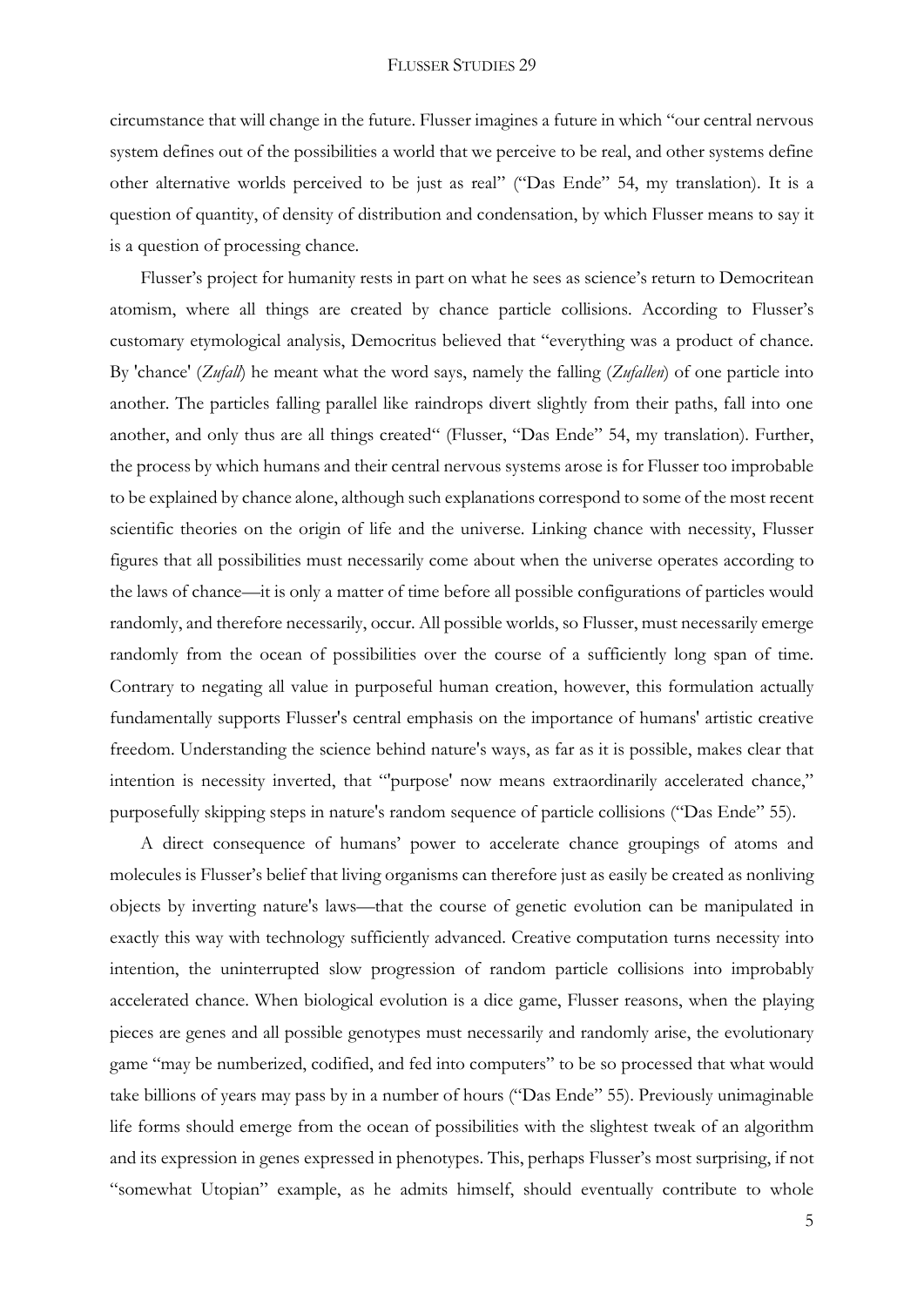"alternative" ecosystems being born from the frothing ocean of not-yet-realized potentialities ("Das Ende" 55). The same basic process of accelerated computation of chance conditions underlies cyberspace, virtual reality and other simulation capabilities Flusser mentions that were just emerging when these words were published in the year of his death. With these examples Flusser means to herald a new form of creativity based on quantifying qualities, recoding experience into theory, and calculating probabilities. Such game strategies will allow us to create alternative worlds—"alternative spaces and times, with alternative objects and life-forms, and (why not?) alternative humans" and has already begun to free us "from the tyranny of a supposed reality" ("Das Ende" 55, my translation). Freed from reality's unattainable horizon, the constraints of selves and objects dissolve into "sheer soap bubbles overlapping and piling on top of one another," and creating whole worlds from the foam of our particulate second nature evolves humans in turn to a *homo ludens*, "a second evolution into humans" ("Das Ende" 55). Instead of despairing as our sense of reality vanishes, we are freed for a life of the ultimate artistic creativity.

Regardless of what Aphroditean beauty we may birth from the semi-real foam, however, Flusser cautions that no new worlds will be intrinsically any more meaningful than the first one, and humans must not expect to become any less absurd. Such a view is in fact the very precondition for our creative freedom. One of two strategies Flusser presents for surviving worlds acknowledged as changeable yet absurd, the evolution to *homo ludens* permits us to throw our button-pushing fingertips into the swirl of nature's game of blind chance and speed it up to our delight, deliberately manipulating the playing pieces simply to amuse ourselves. If "dumb nature" were to automatically realize all possibilities contained within it regardless of human intervention, "[w]e can produce wonders a little more intelligent than the idiotic wonder of nature (of which we ourselves are a good example): a little more intelligent atoms, molecules, living organisms, human beings" ("Wondering" 107). The artistic response is that of the *homo ludens*. The second strategy for surviving a world perceived to be absurd is to confront it "by going it one better:" "let us be deliberately absurd. Let us admit that science and technology are absurd gestures, that "artificial" wonders are absurd wonders, and let us make these gestures and produce these wonders precisely because they are absurd. This is a familiar answer, aphorized long ago by *credo quia absurdum*: I believe it because it is absurd. This is the answer given by *homo religiosus.*" ("Wondering" 107)

Thus, all possible realities are open to us in our search to weave a cloak of humanness over the abyss of *Bodenlosigkeit*. When one reality web randomly, entropically disintegrates to its absurd parts, a more appropriate one can congeal that forms new connections and new meanings, even if only temporary. What matters for Flusser are the complex connections between selves/things, a rich intersubjective field of relations processed at the microscopic level. Digitality, defined more extensively in the following sections, pervades Flusser's nature as a mass of particles that interact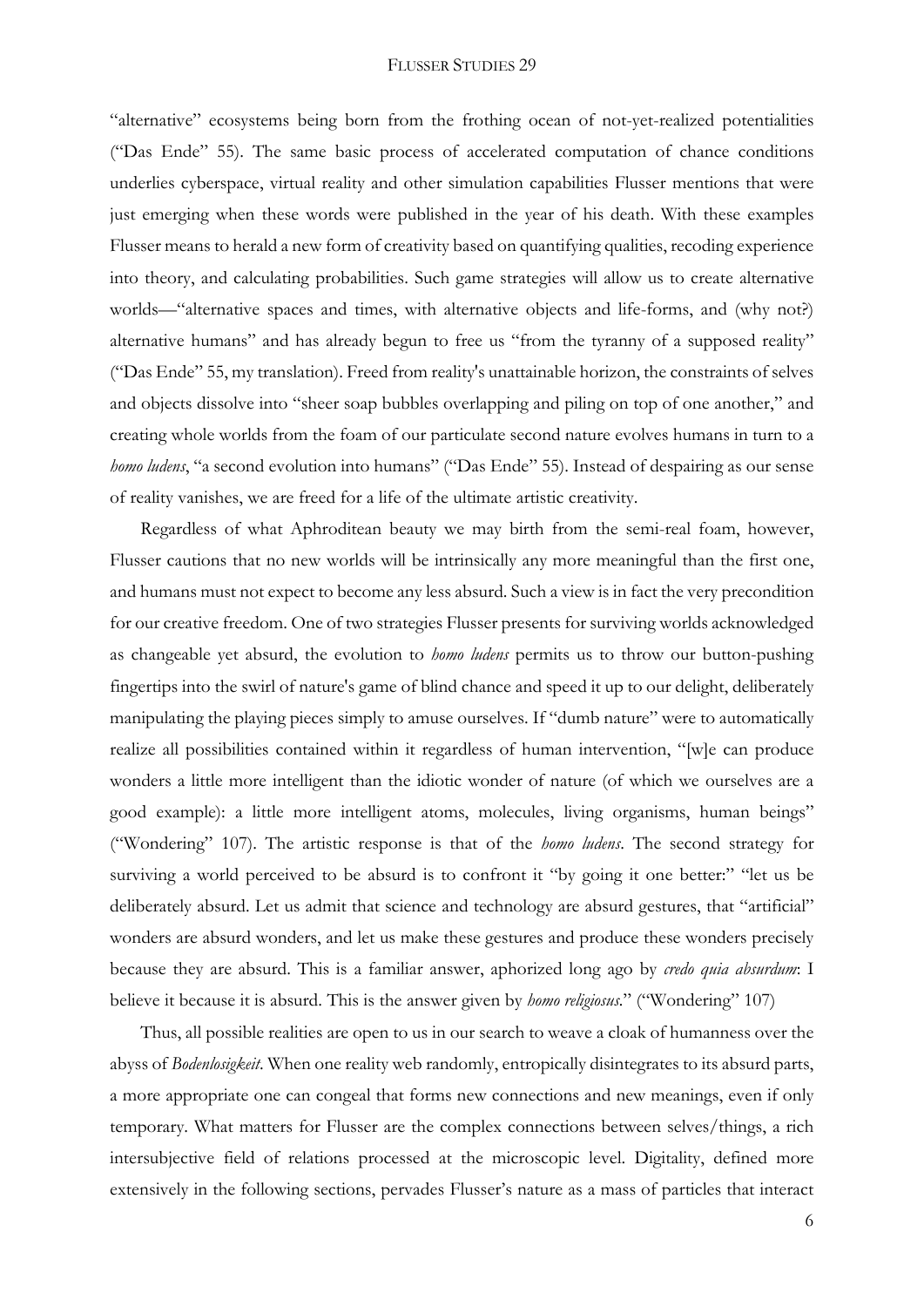dynamically, and once understood, can be rearranged by humans into more meaningful relationships.

## **Computing Nature**

Breaking apart the environment into bits, digits or atoms opens nature to direct manipulation by computer technology. The particle nature of the raw materials combined with the process of calculating the particles' collisions provides the fundamental tools with which artists/scientists may intentionally accelerate the accidents of nature to produce new, temporary, but perhaps more human worlds. When Flusser explains the particulate universe in detail, he bases his description on the general big-bang and heat-death theories from physics, narrating the process in his own terms as an expansion of a "cloud of gas and dust particles" spreading out towards ever-increasing entropic heat death, which despite the name, actually refers to a lack of heat and information where all particles of matter/energy are uniformly distributed, that is to say, too far apart to cohere into objects ("Wondering" 106). Random but necessary collisions create temporary clusters of particles that synthesize information in the form of molecules, planets, organisms and the like, only to subsequently degrade and dissipate again as entropy gradually and inevitably gains the upper hand. The whole effect of Flusser's take on the birth and death of the universe gives his reader a sense of a smooth flux of particles alternating between density (things) and sparsity (nothingness). "We may call the particles "energy" and the clusters "matter" if we keep in mind that these terms are relative to each other, for "matter" is closely packed energy, and "energy" is loosely distributed matter. The pattern followed by the spreading cloud can be plotted as overlapping fields of particles, clusters, and emptiness. We shall then find that we ourselves are clusters wherein several fields intermingle." ("Wondering" 106) Fitting together a smooth flux of time and distinct particle clusters into constantly changing matter-energy fields, Flusser manages to emphasize the quantifiable nature of life's mysteries.

Particles, human beings and planets, that is to say, can all be plotted as wavy field grids at a level of definition only possible on electronic processors. Crucial for Flusser's creative project is the access to computer technology that can calculate the algorithms describing the actions of these particles. Such technology first allows humans to visualize the translation from algorithm to universe in ways previously impossible. Simply by typing the algorithms governing nature's physical laws "(Einstein's relativity equation, and so forth)" into a computer programmed to carry out the mathematical tasks would cause apparitions like "[w]irelike nets...to show the patterns of the fields" and "baglike protuberances" in the nets to be actualized on the computer screen ("Wondering"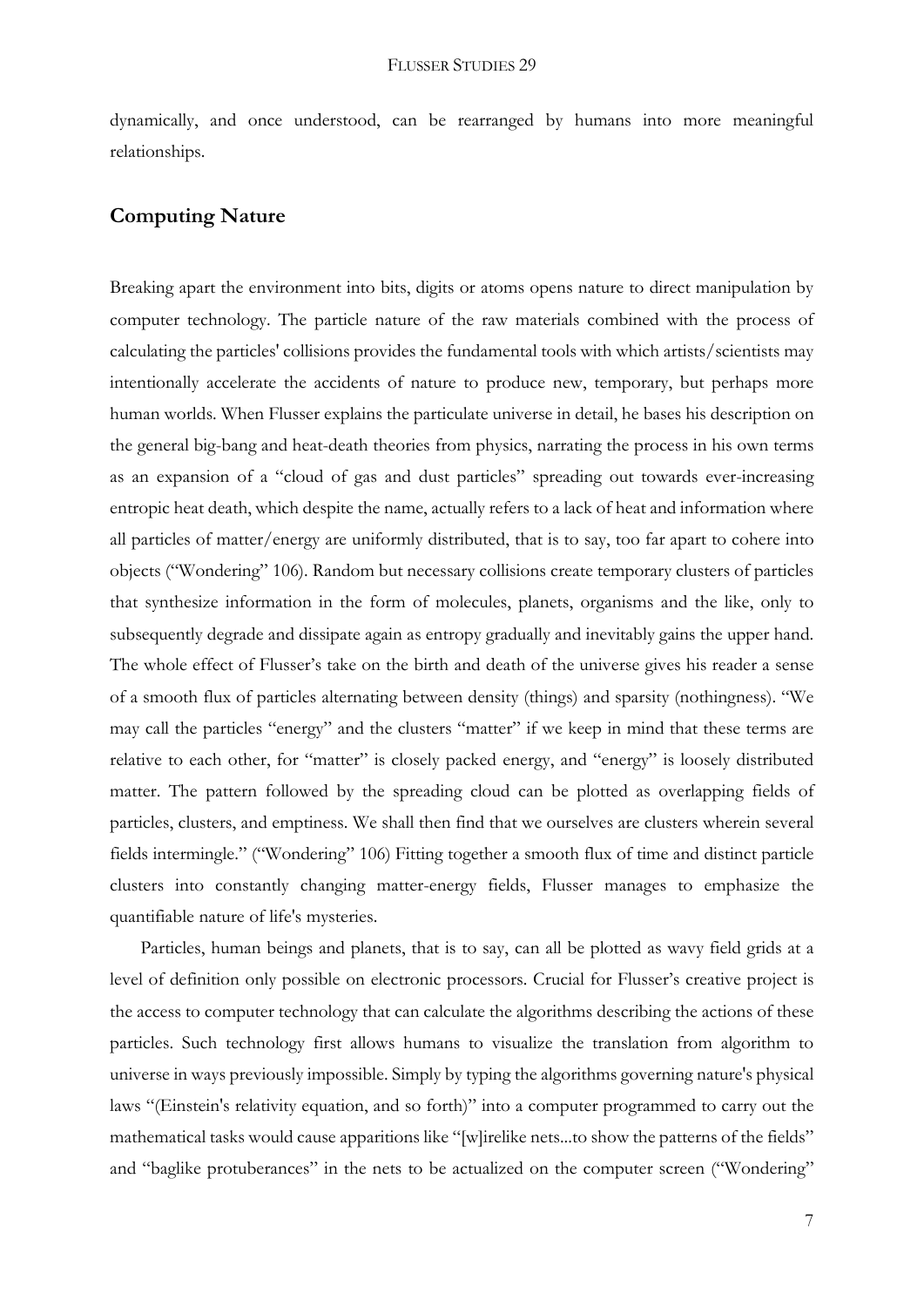106). The protuberances, Flusser explains, should be read as heavenly, vegetal, animal and human bodies of varying degrees of complexity, all made up of the same subatomic bits in different configurations. All these forms arise and dissolve on the screen in a somewhat fluid motion that condenses millennia of galaxy formation into a handful of minutes. "If we 'animate' the image, we may watch these protuberances form and complexify. Then, gradually they will grow shallower, until finally they fade back into the regular grid of the nets. The spectacle will end when all the net's irregularities have disappeared without trace, when the pattern stretches uniformly (without form) in every direction. If we feel like it, we may call this happy (or unhappy) end of our computergenerated video 'thermic death'." ("Wondering" 106)

Again writing very late into his career, Flusser finally finds in digital technology the means to visualizing his earlier theories of nature's entropy ("heat death") and culture's negentropy as elaborated in the preceding chapters.

Not only are digital computers essential for making sense of nature's complexities, visualizing its hidden order and chaos and reorganizing it into possible second natures, but for Flusser this is because they also share at their most fundamental level some of the same basic structures as nature itself. Beyond describing nature's particulate consistency and the random collisions that build and destroy its molecules, organisms and solar systems, Flusser goes so far as to equate the generative potency of nature's forces with the information processing capabilities of digital technology. The clearest example of this view is his metaphor translating wind turbulence into digital computation. The calculi, or small pebbles used for counting, are in this case truly both inorganic mineral compounds as well as abstract tools of calculation. Flusser's metaphor explains that the wind "calculates" the physical world, grinding it up into grains of dirt or sand and computing them like 1s and 0s into new combinations, "that [the wind] grinds up (calculates) the tangible, accessible ground into tiny grains, and scatters (dispenses) them, in order to pile (compute) them into dunes " (*Von der Freiheit* 61, my translation). Flusser's obvious statement is that the chaotic natural world as it has existed since before human influence relies on the same strategies of digital computation that also govern humans' technological inventions. This further implies, however, that humans in coordination with digital computer technology need only to comprehend and extend nature's particle-calculating power in order to create a second nature that really is natural as well as cultural, a cultural extension of nature. To harness the turbulent winds of chance and necessity is to intentionally sweep sand into dunes that would have occurred anyway, only much later.

Of course, from previous chapters it is clear that Flusser's crisis of science sees humans now doubting the eternal truth of nature's laws, as he suggests that the human scientific observer instead projects an invented order onto natural phenomena in order to explain them. It cannot be argued that Flusser was not fundamentally influenced by the burgeoning digital technology of his day

8